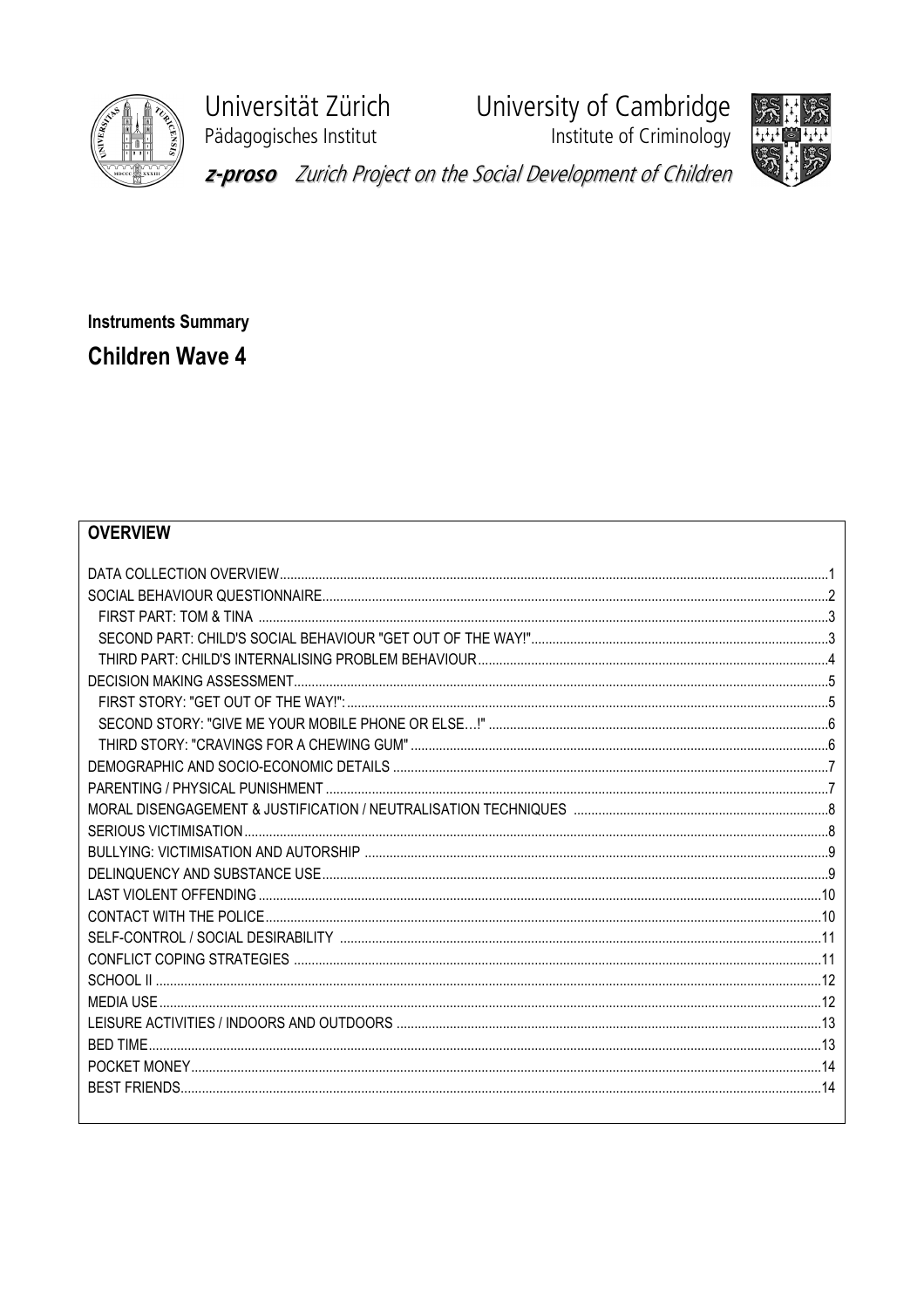| <b>Data Collection Overview</b>             |                                                                                                                                                                                                                                                                                                                                                                                                                                                                                                                                                                                                                                                                                                                                                                                                                                                                                |
|---------------------------------------------|--------------------------------------------------------------------------------------------------------------------------------------------------------------------------------------------------------------------------------------------------------------------------------------------------------------------------------------------------------------------------------------------------------------------------------------------------------------------------------------------------------------------------------------------------------------------------------------------------------------------------------------------------------------------------------------------------------------------------------------------------------------------------------------------------------------------------------------------------------------------------------|
| <b>Interview Language</b>                   | German / Swiss-German                                                                                                                                                                                                                                                                                                                                                                                                                                                                                                                                                                                                                                                                                                                                                                                                                                                          |
| <b>Interviewee</b>                          | Target child: median age 11 years and 3 months                                                                                                                                                                                                                                                                                                                                                                                                                                                                                                                                                                                                                                                                                                                                                                                                                                 |
| <b>Interview Setting</b>                    | • Paper-and-pencil survey<br>2-3 interviewers visited the children in their school classes (depending on the class-size, usually one<br>interviewer per 5 children).<br>The children received a printed handout (21 pages) to be filled out anonymously.<br>Interviews were conducted in the classroom. Teachers were usually present but not allowed to walk<br>through the classroom.<br>The first questions as well as the most difficult parts of the questionnaires were introduced by the<br>interviewers using a data projector. Otherwise the children filled out the questionnaires independently.<br>For problems or questions they could ask the interviewer individually.<br>One instrument was accompanied by pictures projected on the wall ("Tom & Tina"-SBQ). The decision-<br>making instrument was also introduced by a short stories projected on the wall. |
| <b>Fieldwork</b>                            | 12.01.-06.03.2009 (fieldwork in schools)<br>12.01.-08.04.2009 (fieldwork at children's home address)                                                                                                                                                                                                                                                                                                                                                                                                                                                                                                                                                                                                                                                                                                                                                                           |
| Number of<br>Completed<br><b>Interviews</b> | 1148 of (1361 at Wave 1; 1335 at Wave 2; and 1322 at Wave 3)                                                                                                                                                                                                                                                                                                                                                                                                                                                                                                                                                                                                                                                                                                                                                                                                                   |
| <b>Interview Duration</b><br>(Median)       | 245-minutes school lessons with a 5 minutes break between the lessons.                                                                                                                                                                                                                                                                                                                                                                                                                                                                                                                                                                                                                                                                                                                                                                                                         |

**Note** Where possible instruments are listed in the same order as during the interview. As a matter of simplicity though the "Social Behaviour Questionnaire", the "Decision Making Assessment" and the "Leisure Activities" are presented here as one instrument – during the interview they were split into several parts (according to the handout: see overview below).

| <b>Overview: Handout</b> | Page            | Instrument                                                                           |
|--------------------------|-----------------|--------------------------------------------------------------------------------------|
| for Children             | 1               | Social Behaviour Questionnaire - First Part: Tom & Tina                              |
|                          | 2               | Decision Making Assessment - First Story "Get out of my way!"                        |
|                          | $\overline{3}$  | Decision Making Assessment - First Story "Get out of my way!"                        |
|                          | 4               | Demographic and Socio-Economic Details                                               |
|                          | 5               | Demographic and Socio-Economic Details                                               |
|                          | 6               | Parenting / Physical Punishment                                                      |
|                          | $\overline{7}$  | Social Behaviour Questionnaire - Second Part: Child's Social Behaviour               |
|                          | 8               | Social Behaviour Questionnaire - Third Part: Child's Internalising Problem Behaviour |
|                          |                 | Moral Disengagement & Justification / Neutralisation Techniques                      |
|                          | 9               | <b>Break</b>                                                                         |
|                          | 10              | Decision Making Assessment - Second Story "Give me your Mobile Phone or Else!"       |
|                          | 11              | Decision Making Assessment - Second Story "Give me your Mobile Phone or Else!"       |
|                          | 12              | Serious Victimisation                                                                |
|                          |                 | Bullying: Victimisation and Authorship                                               |
|                          | $\overline{13}$ | Delinquency and Substance Use                                                        |
|                          | $\overline{14}$ | Last Violent Offending                                                               |
|                          | $\overline{15}$ | <b>Contact with the Police</b>                                                       |
|                          |                 | Self Control / Social Desirability                                                   |
|                          | $\overline{16}$ | <b>Conflict Coping Strategies</b>                                                    |
|                          |                 | School II                                                                            |
|                          | 17              | Media Use                                                                            |
|                          | 18              | Media Use                                                                            |
|                          |                 | Leisure Activities (Indoors)                                                         |
|                          |                 | <b>Bed Time</b>                                                                      |
|                          | 19              | Leisure Activities (Outdoors)                                                        |
|                          |                 | Pocket Money                                                                         |
|                          | 20              | <b>Best Friends</b>                                                                  |
|                          | 21              | Decision Making Assessment - Third Story "Cravings for a Chewing Gum"                |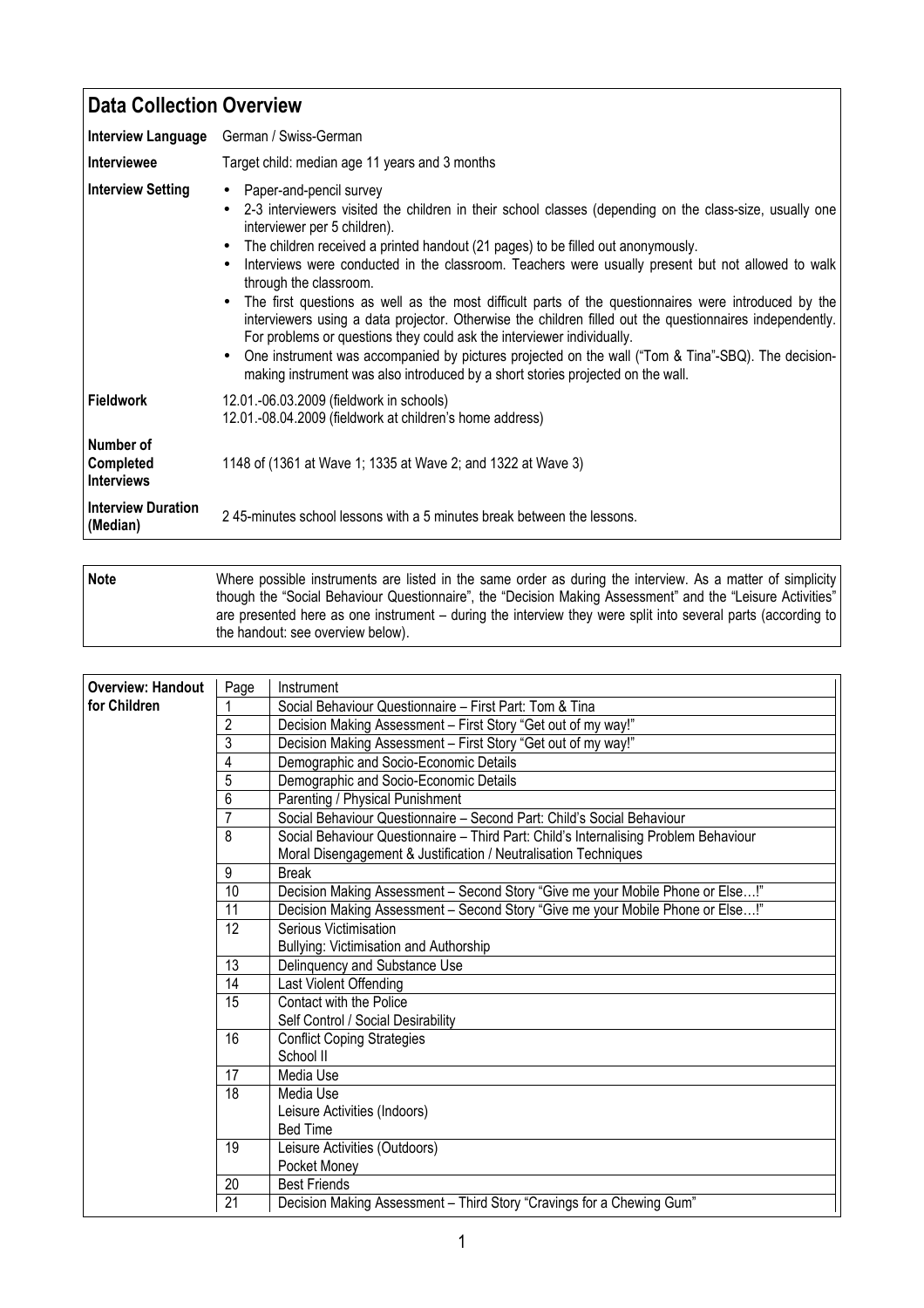| <b>Social Behaviour Questionnaire</b>              |                                                                                                                                                                                                                                                                                                                                                                                                                                                                                                                                                                                                                                                                                                                                                                                                                                                                                                                                                                                       |
|----------------------------------------------------|---------------------------------------------------------------------------------------------------------------------------------------------------------------------------------------------------------------------------------------------------------------------------------------------------------------------------------------------------------------------------------------------------------------------------------------------------------------------------------------------------------------------------------------------------------------------------------------------------------------------------------------------------------------------------------------------------------------------------------------------------------------------------------------------------------------------------------------------------------------------------------------------------------------------------------------------------------------------------------------|
| Source/Developer                                   | Richard E. Tremblay (Université de Montréal)<br>$\bullet$<br>Tremblay, R. E., Loeber, R., Gagnon, C., Charlebois, P., Larivee, S. & LeBlanc, M. (1991). "Disruptive<br>$\bullet$<br>boys with stable and unstable high fighting behaviour patterns during junior elementary school".<br>Journal of Abnormal Child Psychology, 19, 285-300.<br>z-proso Project Team, child-friendly multimedia adaptation:<br>$\bullet$                                                                                                                                                                                                                                                                                                                                                                                                                                                                                                                                                                |
| Description /<br>adaptations                       | The Social Behaviour Questionnaire is an instrument designed to measure self-reported problem<br>behaviour amongst primary-school children. In previous years we used the adapted computer-based<br>multimedia version of this instrument that fitted the needs of an anonymous assessment of pro- and anti-<br>social behaviours among primary school children.<br>The instrument comprehensively assesses the target child's social behaviour and focuses also on<br>prosociality, not only on problem behaviour. As compared to the original scale the more recent version<br>used in the z-proso study further allows assessing subtypes of aggression, such as indirect, reactive, and<br>instrumental aggression. The Social Behaviour Questionnaire is also repeatedly administered to teachers<br>(paper-and-pencil survey) and to the target child's primary caregiver.<br>For the children interview in Wave 4 the Social Behaviour Questionnaire was split into two partly |
|                                                    | overlapping parts. The Tom & Tina instrument known to the children was kept in combination with a new<br>instrument – to measure the compatibility of the results collected to the three previous interactive<br>interviews and this (and future) paper-and-pencil survey(s). The instrument was further completed with<br>several new items". These aim at adapting the instrument to specific juvenile behaviour (such as defiance,<br>opposition, aggression against parents, delinquency) - as the kids slowly enter adolescence. The two<br>components of the "Social Behaviour Questionnaire" are presented here separately.                                                                                                                                                                                                                                                                                                                                                    |
| <b>Measured concepts /</b><br><b>Subdimensions</b> | Prosocial Behaviour<br>1. Prosocial Behaviour (Helping, Empathy)<br>Internalising Problem Behaviour<br>2. Anxiety<br>3. Depression<br>Attention-Deficit and Hyperactivity Disorder (ADHD)<br>4. Attention Deficit<br>5. Hyperactivity<br>Non-Aggressive Externalising Problem Behaviour<br>6. Non-Aggressive Conduct Disorder (Stealing, Lying, Vandalising)<br>7. Opposition/Defiance<br>Aggression<br>8. Physical Aggression<br>9. Indirect Aggression<br>10. Instrumental Aggressions/Dominance<br>11. Reactive Aggression<br>Psychopathy<br>12. Cruelty to Animals (as a psychopathy proxy)                                                                                                                                                                                                                                                                                                                                                                                       |
| Administration<br>History                          | Wave 1, Wave 2 (except "Internalising Problem Behaviour" and "ADHD"), Wave 3, adapted for Wave 4                                                                                                                                                                                                                                                                                                                                                                                                                                                                                                                                                                                                                                                                                                                                                                                                                                                                                      |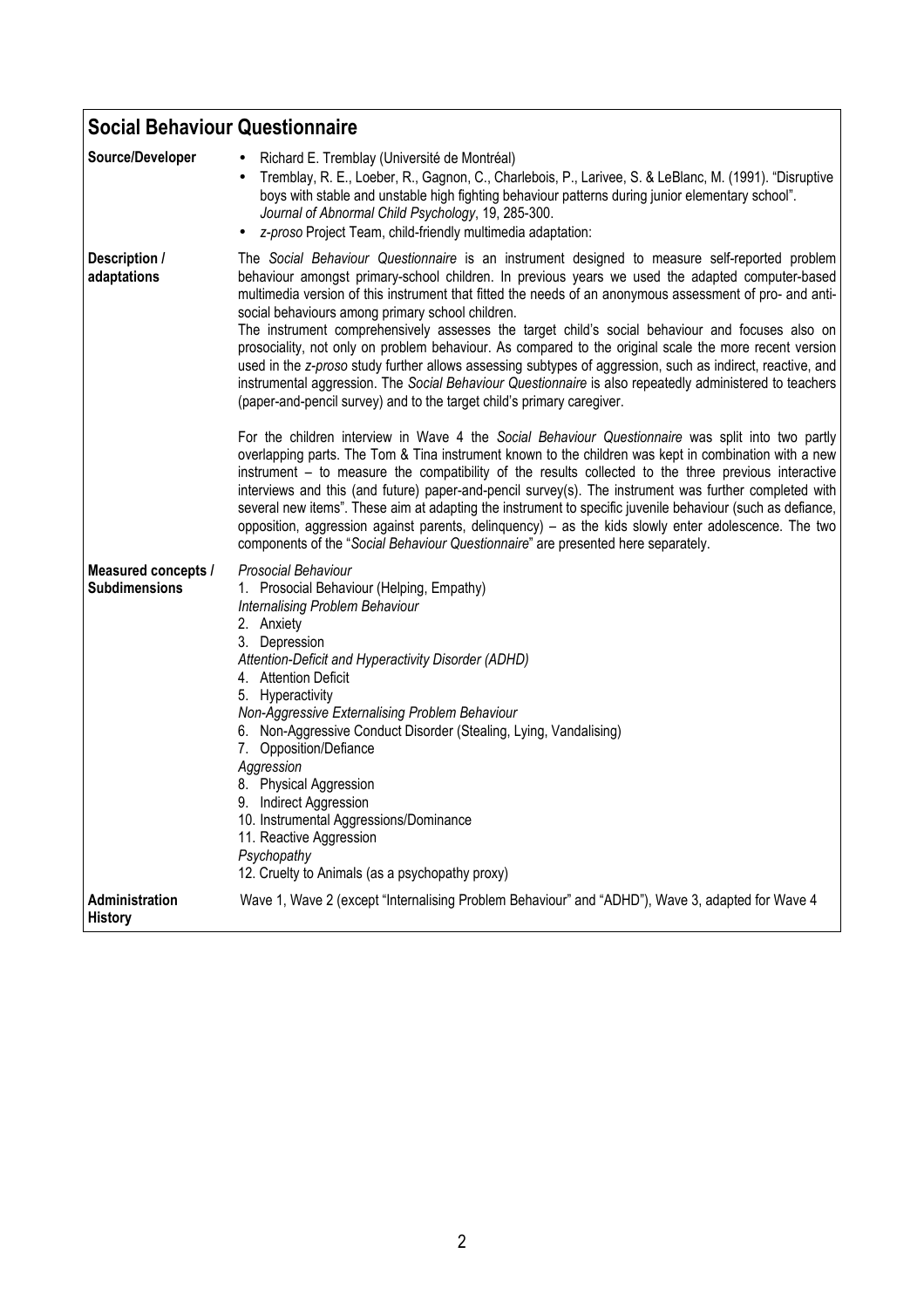#### **First Part: Tom & Tina Description / adaptations**  For the first part of this interview the drawings of "Tom & Tina" – known to the children from previous interviews – were maintained. The drawings display a specific behaviour of a child. While the drawings were beamed on the wall the interviewers read out the questions. The children were able to cross their "Yes"/"No"-answers on their handouts. **Measured concepts / Subdimensions**  *Prosocial Behaviour 1.* Prosocial Behaviour (Helping, Empathy) *Aggression 2.* Physical Aggression *3.* Indirect Aggression *4.* Instrumental Aggressions/Dominance **5.** Reactive Aggression **Number of Items** 28 **Response Categories** Yes/No **Item Example •** "Do you easily recognise whether somebody is happy or sad?" (Prosociality) • "Do you sometimes have real fights with other children, just like Tom / Tina?" (Physical Aggression) • "When you're mad at someone, do you sometimes say bad things behind the others' back?" (Indirect Aggression) • "Do you sometimes try to boss other children around?" (Instrumental Aggression) • "It sometimes enrages you, if another child wants something from you?" (Reactive Aggression) **Second Part: Child's Social Behaviour Description** An assessment of the child's social and prosocial behaviour. An adapted version of what was asked in "Tom & Tina" in previous interviews. Three new items were introduced to measure opposition and defiance against parents. **Measured concepts / Subdimensions**  *Prosocial Behaviour*  1. Prosocial Behaviour (Helping, Empathy) *Non-Aggressive Externalising Problem Behaviour* 2. Non-Aggressive Conduct Disorder (Stealing, Lying, Vandalising) 3. Opposition/Defiance *Aggression*  4. Physical Aggression 5. Indirect Aggression 6. Instrumental Aggressions/Dominance 7. Reactive Aggression *Aggression against parents (new)*  8. Opposition 9. Defiance **Number of Items** 24 **Response Categories** 5-points Likert scale (from "never" to "very often") **Item Example** • "When you happened to find a mess somewhere, you have voluntarily helped tidying up." • "When someone has teased you or gotten on your nerves, you were enraged." • "You threatened others to receive something from them." • "You threw things at your parents because you were angry at them."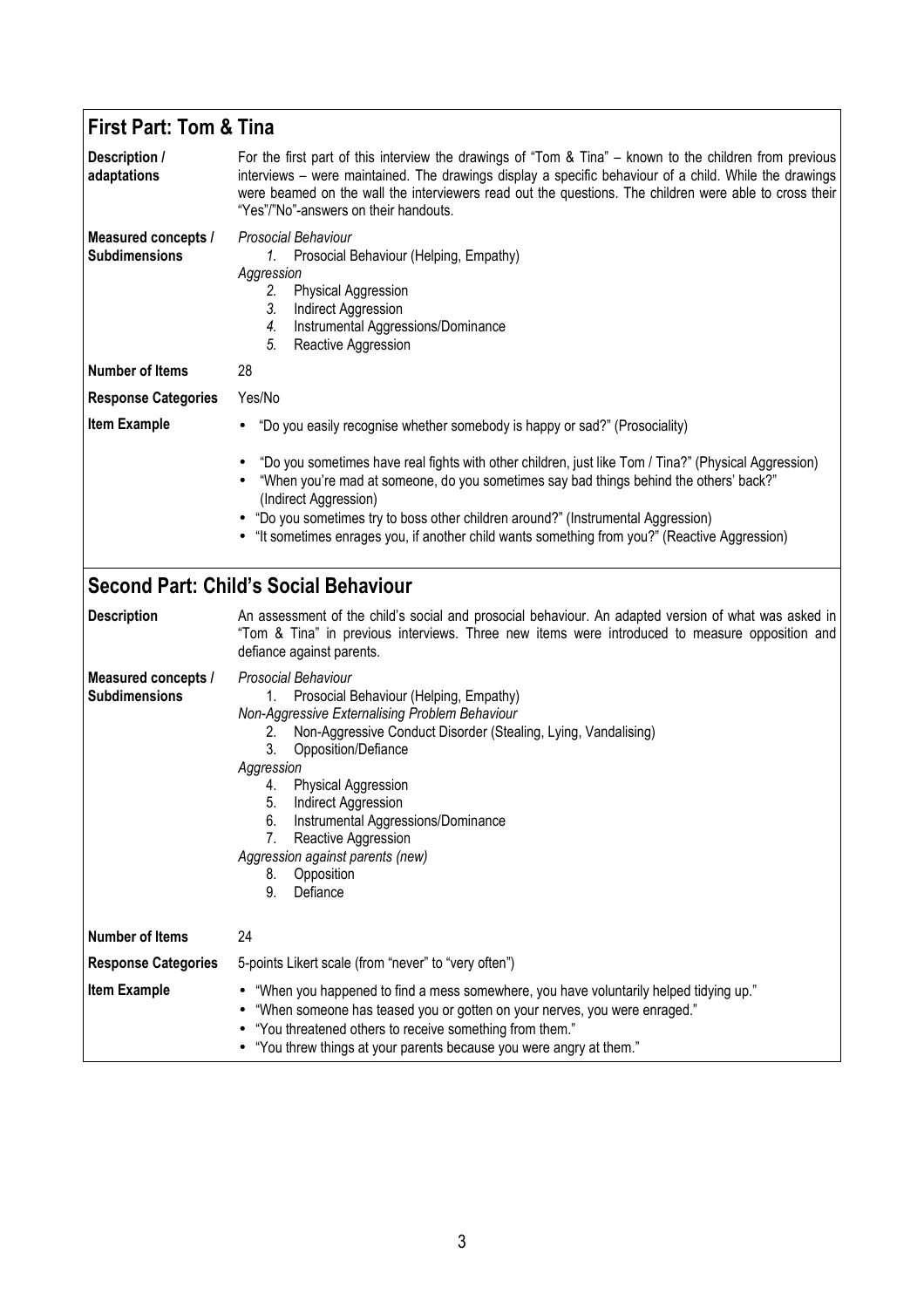## **Third Part: Child's Internalising Problem Behaviour**

| <b>Description</b>                          | An assessment of the child's internalising problem behaviour, with focus on anxiety and depression. An<br>adapted version of what was asked in "Tom & Tina" in previous interviews. Questions explicitly relate to<br>the month previous to the interview. |
|---------------------------------------------|------------------------------------------------------------------------------------------------------------------------------------------------------------------------------------------------------------------------------------------------------------|
| Measured concepts /<br><b>Subdimensions</b> | Internalising Problem Behaviour<br>• Anxiety<br>Depression<br>٠                                                                                                                                                                                            |
| <b>Number of Items</b>                      | 8                                                                                                                                                                                                                                                          |
| <b>Response Categories</b>                  | 5-points Likert scale (from "never" to "very often")                                                                                                                                                                                                       |
| <b>Item Example</b>                         | $\bullet$ "I have cried."<br>• "I was full of fear."<br>$\bullet$ "I felt lonely."                                                                                                                                                                         |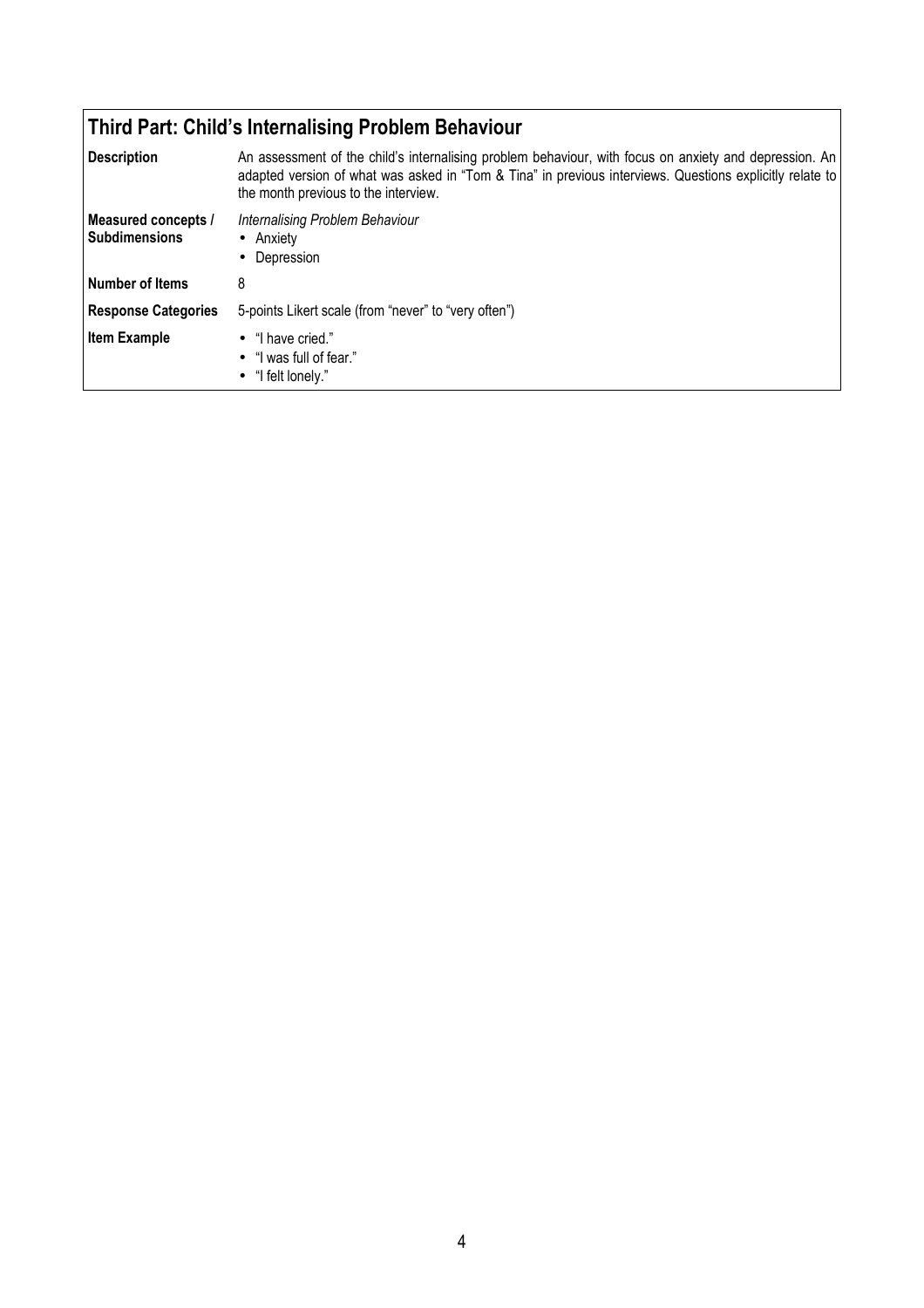| <b>Decision Making Assessment</b>           |                                                                                                                                                                                                                                                                                                                                                                                                                                                                                                                                                                                                                           |
|---------------------------------------------|---------------------------------------------------------------------------------------------------------------------------------------------------------------------------------------------------------------------------------------------------------------------------------------------------------------------------------------------------------------------------------------------------------------------------------------------------------------------------------------------------------------------------------------------------------------------------------------------------------------------------|
| Source/Developer                            | Developed by the z-proso Project Team on the basis of D. Huizinga's Denver Youth Survey.                                                                                                                                                                                                                                                                                                                                                                                                                                                                                                                                  |
| Description /<br>adaptations                | This instrument aims at assessing the decision making processes in relation to different forms of violent<br>actions and delinquency, in particular it measures decisional criteria in cases of reactive violence,<br>instrumental violence and theft. The questions of this instrument were introduced by three situational<br>vignettes. The child is asked to think, the described story would happen to her/him. The three stories are<br>presented below:<br>First Story: "Get out of the way!"<br>1)<br>2)<br>Second Story: "Give me your mobile phone or else!"<br>Third Story: "Cravings for a chewing gum"<br>3) |
| Administration<br><b>History</b>            | Wave 4                                                                                                                                                                                                                                                                                                                                                                                                                                                                                                                                                                                                                    |
| First Story: "Get out of the way!"          |                                                                                                                                                                                                                                                                                                                                                                                                                                                                                                                                                                                                                           |
| Description /<br>adaptations                | The vignette tells of a school pupil shouting loudly at the child "Get out of my way, you idiot!" The child<br>hits back causing the pupil to fall on the floor with ripped trouser and a bleeding nose. The instrument<br>aims at measuring the determinants, which decide proactive problem behaviour. The questions explicitly<br>ask to relate to one month previous to the interview.                                                                                                                                                                                                                                |
| Measured concepts /<br><b>Subdimensions</b> | According to the concepts measured in the Social Behaviour Questionnaire, this instrument aims in the<br>first place at measuring reactive violence.<br>Other concepts are being measured, such as:<br>Thoughts of violence / Crime as an option<br>Moral emotion attribution<br>Perceived likelihood of retaliation / revenge<br>Moral connotations of retaliation / revenge<br>Expected consequences in relation to the opinion of peers / best friends / parents<br>Expected probability of being caught by the police / of having to count with legal consequences                                                    |
| <b>Number of Items</b>                      | 17                                                                                                                                                                                                                                                                                                                                                                                                                                                                                                                                                                                                                        |
| <b>Response Categories</b>                  | Several 4-point Likert scales                                                                                                                                                                                                                                                                                                                                                                                                                                                                                                                                                                                             |
| <b>Item Example</b>                         | • "If you think back of the past month how many times have you thought of hitting someone who has<br>been mean to you?" (from "never" to "daily")<br>"Imagine you had hit the pupil like the child in the story. Would you feel good about it?" (from "not at all"<br>to "very")<br>"How serious would it be for you, if the child would seek revenge later on?" (from "not at all" to "very")<br>"How likely is it, that your parents would hear about this or find out" (from "most unlikely" to "most<br>likely")                                                                                                      |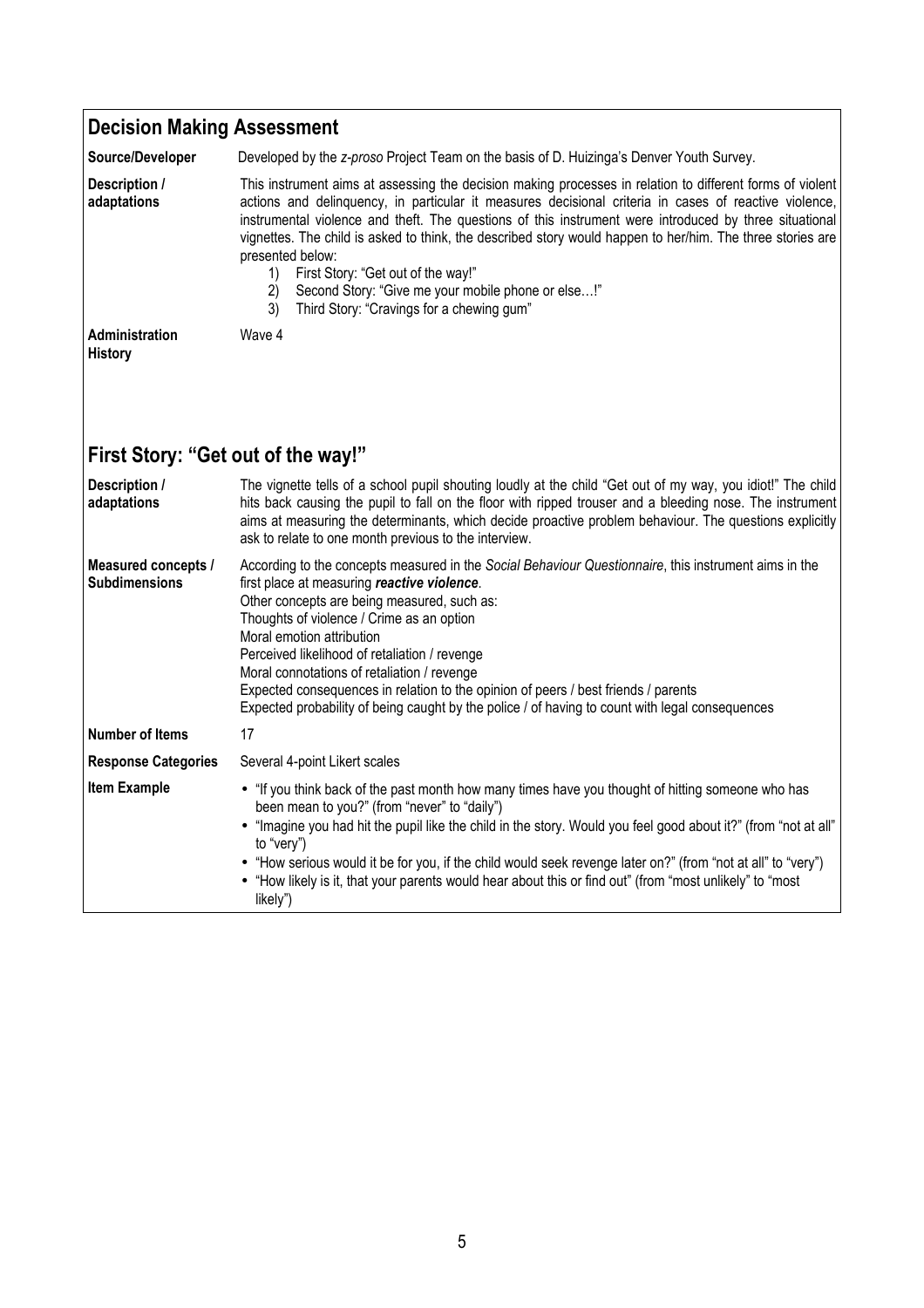## **Second Story: "Give me your mobile phone or else…!"**

| Description /<br>adaptations                | The vignette tells of a school pupil, who has the latest model of the favourite mobile phone. After school<br>the child waits for the pupil to be on his own and then threatens him with violence "Give me your mobile<br>phone or I'll beat you up!"<br>The instrument aims at measuring the determinants, which decide proactive problem behaviour. The<br>questions explicitly ask to relate to one month previous to the interview.                                                                                                                                                |
|---------------------------------------------|----------------------------------------------------------------------------------------------------------------------------------------------------------------------------------------------------------------------------------------------------------------------------------------------------------------------------------------------------------------------------------------------------------------------------------------------------------------------------------------------------------------------------------------------------------------------------------------|
| Measured concepts /<br><b>Subdimensions</b> | According to the concepts measured in the Social Behaviour Questionnaire, this instrument aims in the<br>first place at measuring instrumental / proactive violence.<br>Other concepts are being measured, such as:<br>Thoughts of violence / Crime as an option<br>Moral emotion attribution<br>Perceived likelihood of retaliation / revenge<br>Moral connotations of retaliation / revenge<br>Expected consequences in relation to the opinion of peers / best friends / parents<br>Expected probability of being caught by the police / of having to count with legal consequences |
| <b>Number of Items</b>                      | 17                                                                                                                                                                                                                                                                                                                                                                                                                                                                                                                                                                                     |
| <b>Response Categories</b>                  | Several 4-point Likert scales                                                                                                                                                                                                                                                                                                                                                                                                                                                                                                                                                          |
| <b>Item Example</b>                         | • "If you think back of the past month how many times did you think of taking something from someone<br>with use of violence?" (from "never" to "daily")<br>• "Imagine you had threatened a pupil like the child in the story. Would you think to have done something<br>wrong?" (from "not at all" to "very")<br>• "If you were to do something similar how likely is it that your best friends would learn about it?" (from<br>"not at all" to "very")<br>• "Would your best friends think of it as being an evil act?" (from "not at all" to "very")                                |
|                                             | Third Story "Cravings for a chewing gum"                                                                                                                                                                                                                                                                                                                                                                                                                                                                                                                                               |
| Description /<br>adaptations                | This block of questions was introduced by a short role story. The child is asked to think, the story would<br>happen to her/him. The story tells of a child who has cravings for a chewing gum. After school the child<br>goes to the grocery store and as the saleswoman is distracted grabs a pack of gums. The child leaves the<br>shop without paying for them.<br>The instrument aims at measuring the determinants, which decide proactive problem behaviour. The<br>questions explicitly ask to relate to one month previous to the interview.                                  |
| Measured concepts /<br><b>Subdimensions</b> | According to the concepts measured in the Social Behaviour Questionnaire, this instrument aims in the<br>first place at measuring shop lifting / theft.<br>Other concepts are being measured, such as:<br>Moral emotion attribution<br>Perceived likelihood of being caught<br>Moral connotations with the fact of being caught<br>Expected consequences in relation to the of opinion of peers / best friends                                                                                                                                                                         |
| <b>Number of Items</b>                      | 8                                                                                                                                                                                                                                                                                                                                                                                                                                                                                                                                                                                      |
| <b>Response Categories</b>                  | Several 4-point Likert scales                                                                                                                                                                                                                                                                                                                                                                                                                                                                                                                                                          |
| <b>Item Example</b>                         | • "If you think back of the past month how many times did you think of stealing something from a shop?"<br>(from "never" to "daily")<br>• "Imagine you really had grabbed a pack of chewing gums without paying for it. Would you feel good<br>about it?" (from "not at all" to "very")<br>• "Had you done something similar, would your best friends admire you and think that you are cool?"<br>(from "not at all" to "very")                                                                                                                                                        |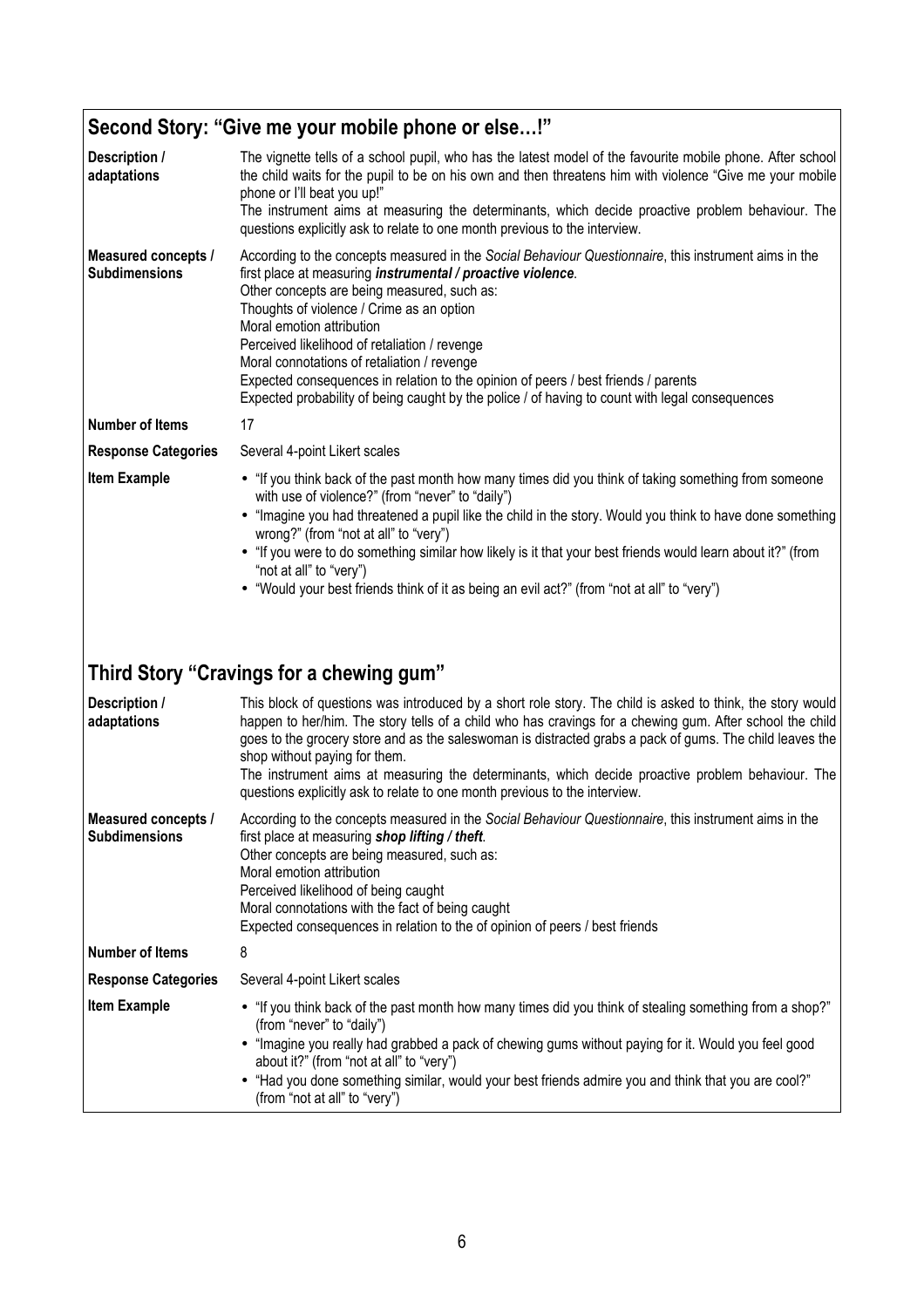### **Demographic and Socio-Economic Details**

| Source/Developer                            | z-proso Project Team                                                                                                                                                                                                                                                                                                                                                                                  |
|---------------------------------------------|-------------------------------------------------------------------------------------------------------------------------------------------------------------------------------------------------------------------------------------------------------------------------------------------------------------------------------------------------------------------------------------------------------|
| <b>Description</b>                          | The wording and the structure of this instrument are comparable to the instrument "Socio-economic,<br>Ethno-Cultural and Demographic Details" used in the Parent Wave 1. With this instrument addressing<br>children it is possible to collect similar information about those families, whose primary care-giver did not<br>accept in participating in the interviews (applies to ca. 120 children). |
| Measured concepts /<br><b>Subdimensions</b> | • Date of birth<br>$\bullet$ Gender<br>Place of birth of child and parents<br>$\bullet$<br>Marital status of parents<br>$\bullet$<br>Family members living in the same household<br>Relation to primary care givers<br>$\bullet$<br>Employment status of primary care givers<br>Language spoken with primary care givers                                                                              |
| <b>Number of Items</b>                      | 15                                                                                                                                                                                                                                                                                                                                                                                                    |
| <b>Response Categories</b>                  | Open response categories / given response categories                                                                                                                                                                                                                                                                                                                                                  |
| <b>Item Example</b>                         | • "Where were you born?" (Switzerland / other country: which country)<br>"How many younger siblings (or other children) live in your same household?" (Number for female and<br>male younger siblings)<br>"Does your father (or male primary care giver) work?" (Houseman / unemployed / employed: job<br>description)                                                                                |
| Administration<br><b>History</b>            | Wave 4                                                                                                                                                                                                                                                                                                                                                                                                |

| <b>Parenting / Physical Punishment</b>             |                                                                                                                                                                                                                                                                                                                                                                                                                         |
|----------------------------------------------------|-------------------------------------------------------------------------------------------------------------------------------------------------------------------------------------------------------------------------------------------------------------------------------------------------------------------------------------------------------------------------------------------------------------------------|
| Source/Developer                                   | Mainly based on the Alabama Parenting Questionnaire (Shelton, K. K., Frick, P. J., & Wootton, J., 1996)<br>and the Parenting Scale from the Kriminologisches Forschungsinstitut Niedersachsen (KFN), adapted by<br>the z-proso Project Team.                                                                                                                                                                            |
| <b>Description</b>                                 | An assessment of parenting style, parental engagement, supervision, disciplinary strategies as well as<br>physical punishment. Adapted and extended version of the instrument used in Children Wave 3.                                                                                                                                                                                                                  |
| <b>Measured concepts /</b><br><b>Subdimensions</b> | Parental involvement<br>$\bullet$<br>Supervision<br>Positive parenting<br>Authoritarianism<br>Disciplinary strategies<br>Physical punishment<br>Inconsequent parenting                                                                                                                                                                                                                                                  |
| <b>Number of Items</b>                             | 26                                                                                                                                                                                                                                                                                                                                                                                                                      |
| <b>Response Categories</b>                         | 4-points Likert scale (from "never" to "often/always")                                                                                                                                                                                                                                                                                                                                                                  |
| <b>Item Example</b>                                | • "Your parents talk with you about your friends and school mates."<br>• "You leave the house without telling your parents where you are going."<br>• "Your parents praise you, when you've done something good."<br>• "Your parents give you orders and won't let you complain."<br>• "Your parents give you a slap in the face."<br>• "Your parents threaten you with a sanction that they won't implement later on." |
| Administration<br><b>History</b>                   | Wave 3, adapted and extended version Wave 4                                                                                                                                                                                                                                                                                                                                                                             |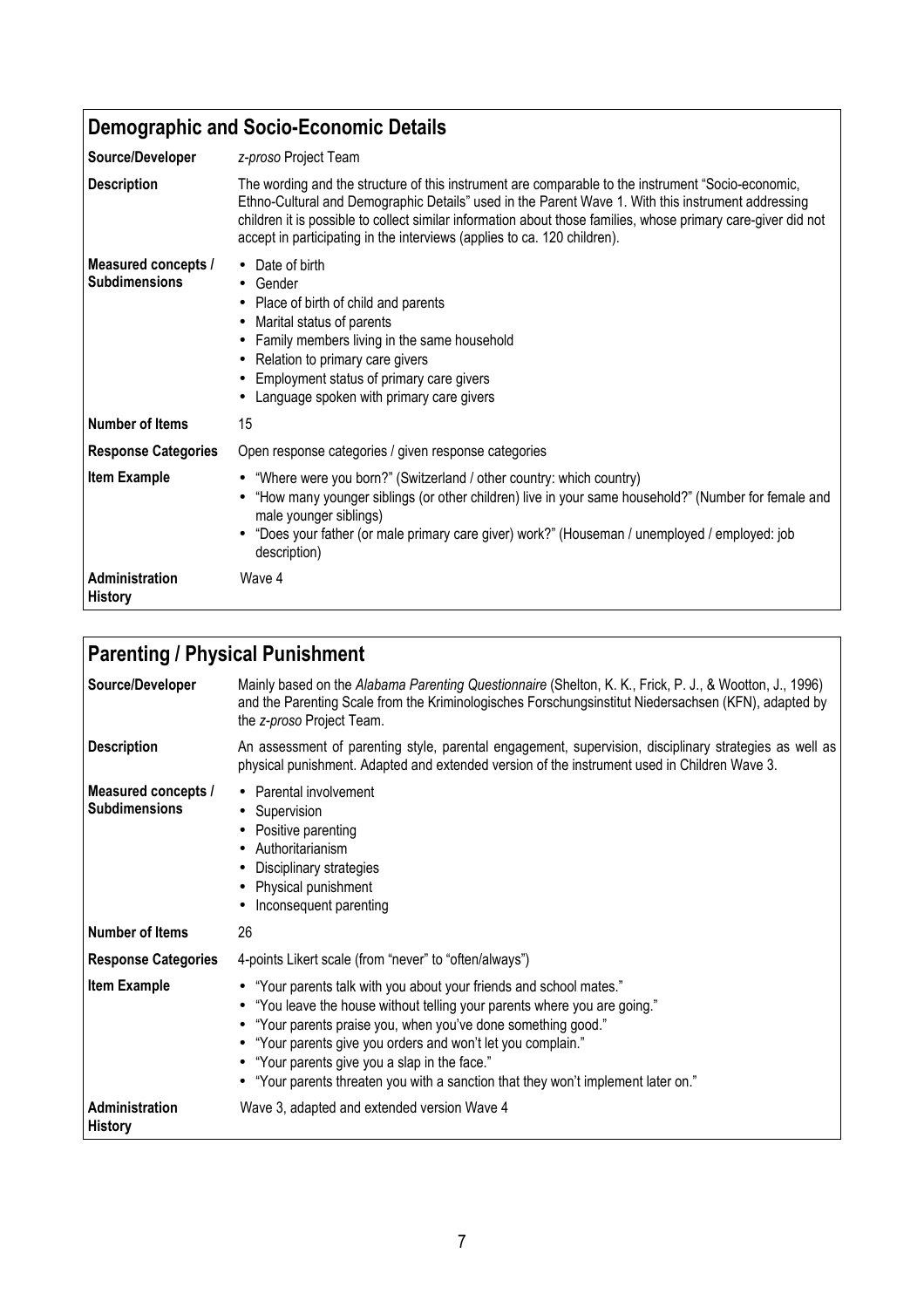#### **Moral Disengagement & Justification / Neutralisation Techniques Source/Developer** *z-proso* Project Team adapted from: - Sykes, G. & Matza, D. (1957). Techniques of neutralization: A theory of delinquency. *American Sociological Review*. *22* (6), 664-670. - Bandura, A. et al. (1996). Mechanisms of moral disengagement in the exercise of moral agency. *Journal of Personality and Social Psychology. 71* (2), 364-374. - Barriga, A. Q. & Gibbs J. C. (1996). Measuring cognitive distortion in antisocial youth: Development and preliminary validation of the "How I Think" Questionnaire. *Aggressive Behaviour*, *Vol. 22*, 333-343. - Pelton, J. et al. (2003). The moral disengagement scale: Extension with an American minority sample. *Journal of Psychopathology and Behavioural Assessment. Vol. 26* (1), 31-39. - Hymel, S. et al. (2005). Moral disengagement: A framework for understanding bullying among adolescents. *Journal of Social Sciences, Special Issue Nr. 8*, 1-11. **Description** This instrument aims at measuring how adolescents justify their criminal acts. It combines criminological theories (Sykes & Matza) with socio-psychological theories (A. Bandura). While conceiving the instrument it became clear, that the concepts addressed by the different theories are very similar and that they show no differences when operationalised and factor analysed. **Measured concepts / Subdimensions**  Measured concept: moral disengagement Subdimensions: Cognitive Restructuring (Hymel, 2005) including: - Moral Justification (Bandura) & Appeal to higher loyalties (Huizinga) Minimising / Mislabeling - Violence legitimating norms of masculinity (KFN) Disregarding / Distorting negative impact (Hymel) Denial of responsibility (Huizinga) Blaming / Dehumanising the victim (Hymel; Huizinga) **Number of Items** 19 **Response Categories** 4-points Likert scale (from "not true at all" to "true") **Item Example** • "It is normal to beat up a person, who does not respect your friends." (Moral Justification / Appeal to higher loyalties) • "A man has to hit back if he has been insulted." (Violence legitimating norms of masculinity) • "Violence solves a lot of problems." (Disregarding / Distorting negative impact) • "When children are being bullied it is mostly their own fault." (Blaming / Dehumanising the victim) **Administration History**  Wave 4

| <b>Serious Victimisation</b>                |                                                                                                                                                                        |  |
|---------------------------------------------|------------------------------------------------------------------------------------------------------------------------------------------------------------------------|--|
| Source/Developer                            | Adapted by the z-proso Project Team on the basis of the KFN Pupils' Survey.                                                                                            |  |
| Measured concepts /<br><b>Subdimensions</b> | This instrument measures the incidence and prevalence of serious victimisation of children.                                                                            |  |
| l Number of Items                           | 3 items x 2 (incidence and prevalence)                                                                                                                                 |  |
| <b>Response Categories</b>                  | 3 items: Yes/No answer category, if yes-answer: how many times?                                                                                                        |  |
| <b>Item Example</b>                         | • "Someone snatched something away from you or threatened you with violence in order to get<br>something from you, like for instance your bag, your bike, your money." |  |
| Administration<br><b>History</b>            | Wave 4                                                                                                                                                                 |  |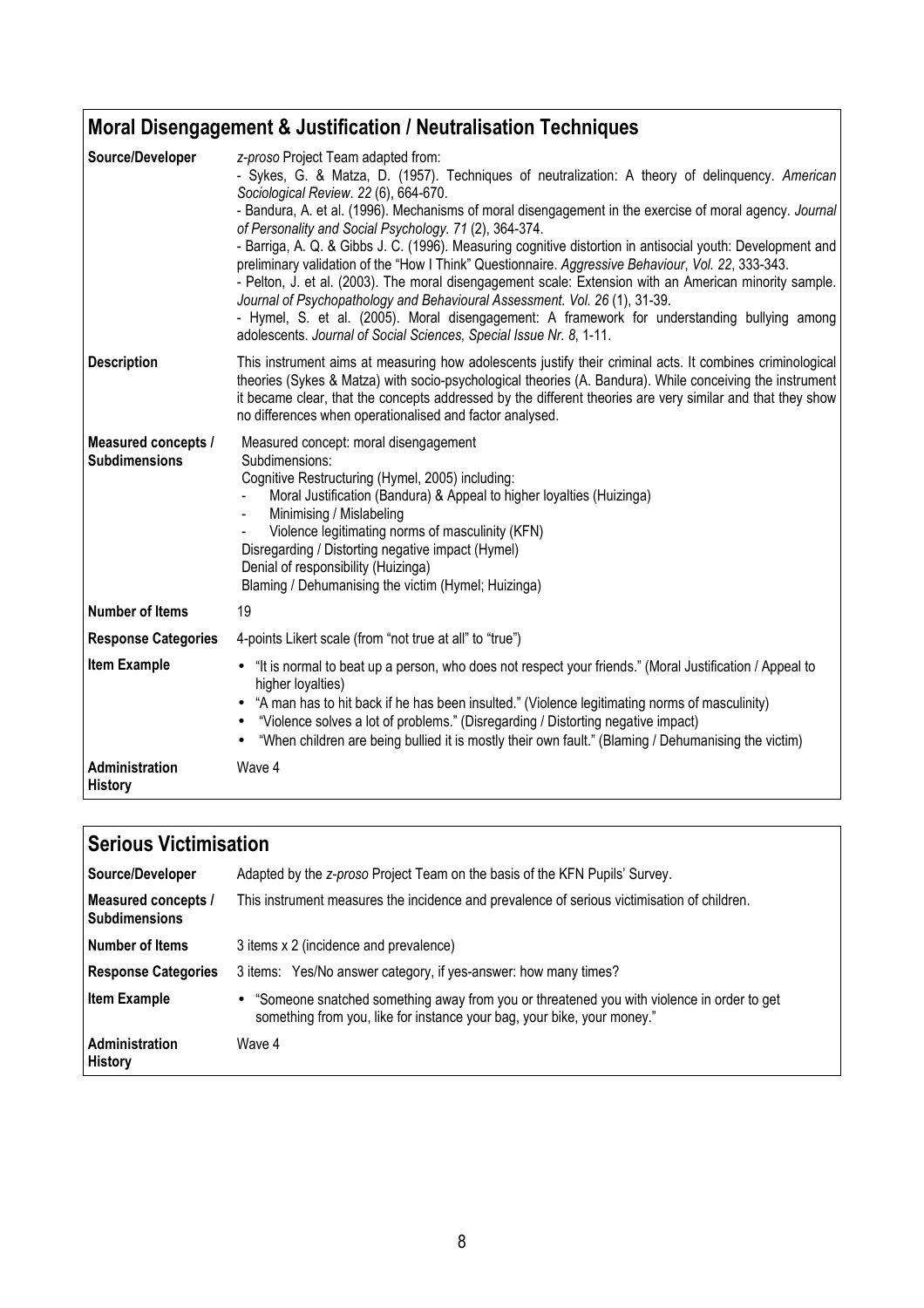# **Bullying: Victimisation and Authorship**

| Source/Developer                            | Initially developed by Dan Olweus (University of Bergen)<br>Adapted by the z-proso Project Team on the basis of Françoise Alsaker (University of Bern) "Pathways to<br>Victimization in Kindergarten".                                                                  |
|---------------------------------------------|-------------------------------------------------------------------------------------------------------------------------------------------------------------------------------------------------------------------------------------------------------------------------|
| <b>Description</b>                          | This instrument measures four types of bullying: teasing, stealing/damaging belongings, threatening, and<br>exclusion. It measures the prevalence and incidence of both perspectives: offender and victim. The<br>reference period is a year previous to the interview. |
| Measured concepts /<br><b>Subdimensions</b> | Cases of experienced bullying as a victim (4 items)<br>Cases of inflicted bullying as an offender (4 items)                                                                                                                                                             |
| Number of Items                             | 8                                                                                                                                                                                                                                                                       |
| <b>Response Categories</b>                  | 6-points Likert scale (from "never" to "nearly daily")                                                                                                                                                                                                                  |
| <b>Item Example</b>                         | "How many times in the past year did it occur to you that other children deliberately ignored or<br>excluded you?"<br>• "How many times in the past year did it occur to you that you beat, kicked a child or pulled at a child's<br>hair?"                             |
| Administration<br><b>History</b>            | Wave 2, adapted for Wave 4                                                                                                                                                                                                                                              |

| Delinquency and Substance Use               |                                                                                                                                                                                                                                                                                                                                                                                                                                                                                                                                                                                                          |
|---------------------------------------------|----------------------------------------------------------------------------------------------------------------------------------------------------------------------------------------------------------------------------------------------------------------------------------------------------------------------------------------------------------------------------------------------------------------------------------------------------------------------------------------------------------------------------------------------------------------------------------------------------------|
| Source/Developer                            | z-proso Project Team                                                                                                                                                                                                                                                                                                                                                                                                                                                                                                                                                                                     |
| <b>Description</b>                          | This instrument measures experiences of delinquency and use of substance among children. The<br>structure and wording of the instrument accords the parents' and teachers' interviews (Wave 4) and thus<br>allows drawing parallels among the given answers. The instrument measures incidence and prevalence of<br>given cases. The reference period is a year previous to the interview. The instrument contains a filter<br>question for those children, who affirm to have injured someone in the past year. The other children can<br>carry on with the question regarding contact with the police. |
| Measured concepts /<br><b>Subdimensions</b> | Truancy<br>Use of (illicit) substances (cigarettes, cannabis, alcohol)<br>Stealing (at home / at school / shoplifting)<br>Fare dodging<br>Vandalism<br>Violence                                                                                                                                                                                                                                                                                                                                                                                                                                          |
| Number of Items                             | 12                                                                                                                                                                                                                                                                                                                                                                                                                                                                                                                                                                                                       |
| <b>Response Categories</b>                  | Yes/No answer category<br>If Yes-answer: how many times in the past year                                                                                                                                                                                                                                                                                                                                                                                                                                                                                                                                 |
| <b>Item Example</b>                         | "Did it occur to you in the past year to have smoked a cigarette?"<br>$\bullet$<br>"Did it occur to you in the past year to have stolen something at home?"<br>"Did it occur to you in the past year to have fare dodged on a bus, tram or train?"                                                                                                                                                                                                                                                                                                                                                       |
| Administration<br><b>History</b>            | Wave 4                                                                                                                                                                                                                                                                                                                                                                                                                                                                                                                                                                                                   |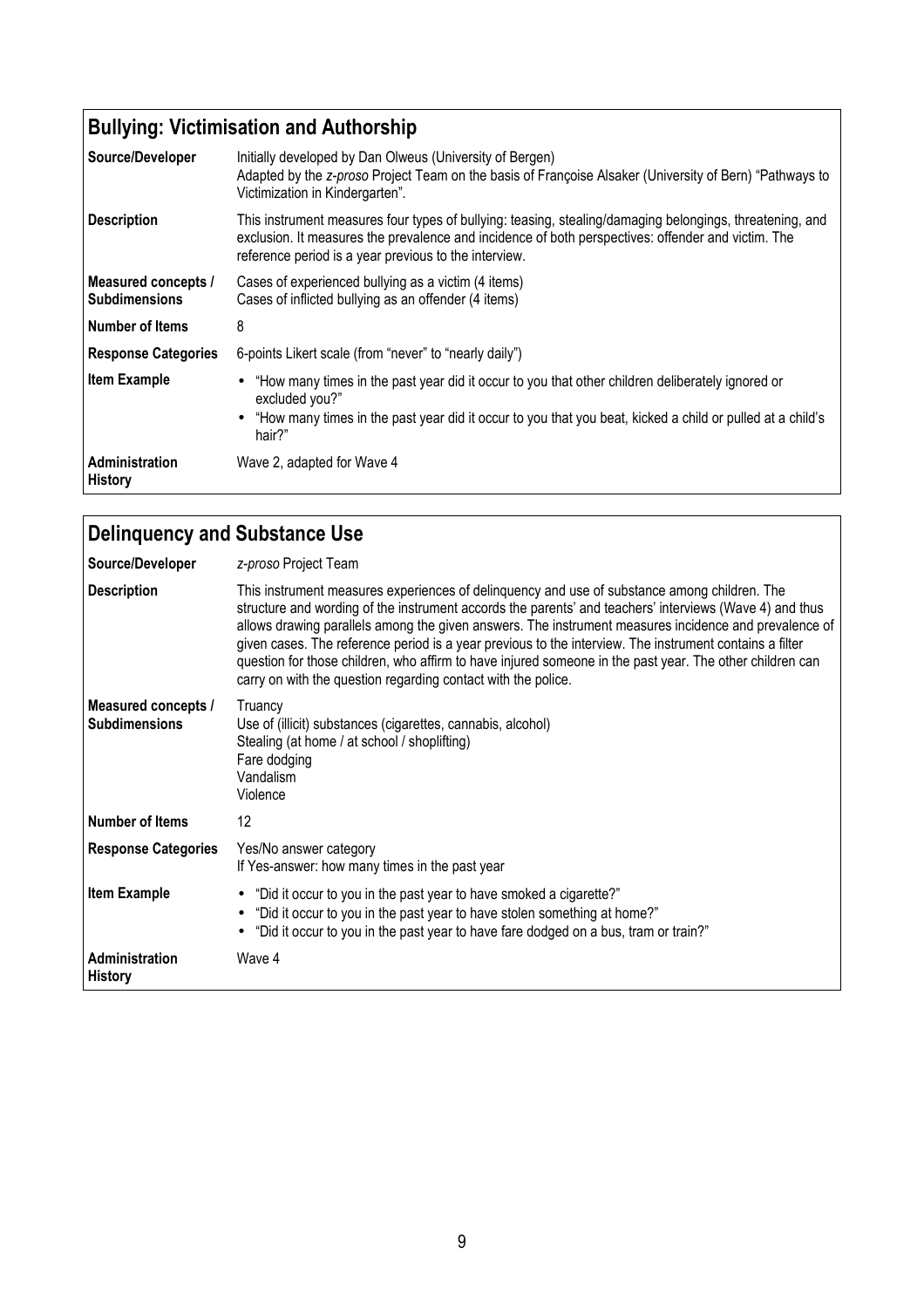## **Last Violent Offending**

| Source/Developer                            | z-proso Project Team                                                                                                                                                                                                                                                                                                                                                                                                                                                                                                                                |
|---------------------------------------------|-----------------------------------------------------------------------------------------------------------------------------------------------------------------------------------------------------------------------------------------------------------------------------------------------------------------------------------------------------------------------------------------------------------------------------------------------------------------------------------------------------------------------------------------------------|
| <b>Description</b>                          | In case a child affirmed to have injured someone in the past year in the previous instrument, s/he<br>proceeds the interview with this set of questions. The instrument measures the context, conditions and<br>factors that have lead to an act of violence.                                                                                                                                                                                                                                                                                       |
| Measured concepts /<br><b>Subdimensions</b> | Timeframe (month and daytime)<br>Place<br>Number of offenders<br>Details of the victim (male/female; age; degree of relation)<br>Motives<br>Use of weapons                                                                                                                                                                                                                                                                                                                                                                                          |
| <b>Number of Items</b>                      | 11                                                                                                                                                                                                                                                                                                                                                                                                                                                                                                                                                  |
| <b>Response Categories</b>                  | Open answer categories                                                                                                                                                                                                                                                                                                                                                                                                                                                                                                                              |
| <b>Item Example</b>                         | The child is asked to recall the last act of violence, in which s/he has beaten, kicked or cut and thus<br>wounded someone in the past year.<br>"At what time of the day did it happen?" (Morning; Noon; Afternoon; Evening/Night)<br>"Where did it happen?" (In my home; At someone else's home; At school; On the way to school; On<br>the playground; etc.)<br>• "Who is the person to you?" (A friend; A pupil from my class; A pupil from school; A child from my<br>neighbourhood; A sibling; A parent; An unknown child; Someone else: who?) |
| Administration<br><b>History</b>            | Wave 4                                                                                                                                                                                                                                                                                                                                                                                                                                                                                                                                              |

| <b>Contact with the Police</b>              |                                                                                                                                                                                                                                                                                                                                                                                                                                                                                               |
|---------------------------------------------|-----------------------------------------------------------------------------------------------------------------------------------------------------------------------------------------------------------------------------------------------------------------------------------------------------------------------------------------------------------------------------------------------------------------------------------------------------------------------------------------------|
| Source/Developer                            | z-proso Project Team                                                                                                                                                                                                                                                                                                                                                                                                                                                                          |
| Description                                 | This instrument is a continuation of the "Delinguency and Substance Use" instrument. The structure and<br>wording of the instrument accords the parents' and teachers' interviews (Wave 4) and thus allows drawing<br>parallels among the given answers. The instrument measures prevalence of contact with the police among<br>children and reason for it (Violence; Stealing; Vandalism; Substance Use; Fare Dodging; Others). The<br>reference period is a year previous to the interview. |
| Measured concepts /<br><b>Subdimensions</b> | Contact with the police<br>Reasons for it                                                                                                                                                                                                                                                                                                                                                                                                                                                     |
| l Number of Items                           | 2                                                                                                                                                                                                                                                                                                                                                                                                                                                                                             |
| <b>Response Categories</b>                  | Yes/No answer category, if yes-answer, 5 answer categories and one open answer                                                                                                                                                                                                                                                                                                                                                                                                                |
| <b>Item Example</b>                         | • ""When children do wrongs it can happen, that they are confronted with the police. Have you ever had<br>contact with the police?"                                                                                                                                                                                                                                                                                                                                                           |
| Administration<br><b>History</b>            | Wave 4                                                                                                                                                                                                                                                                                                                                                                                                                                                                                        |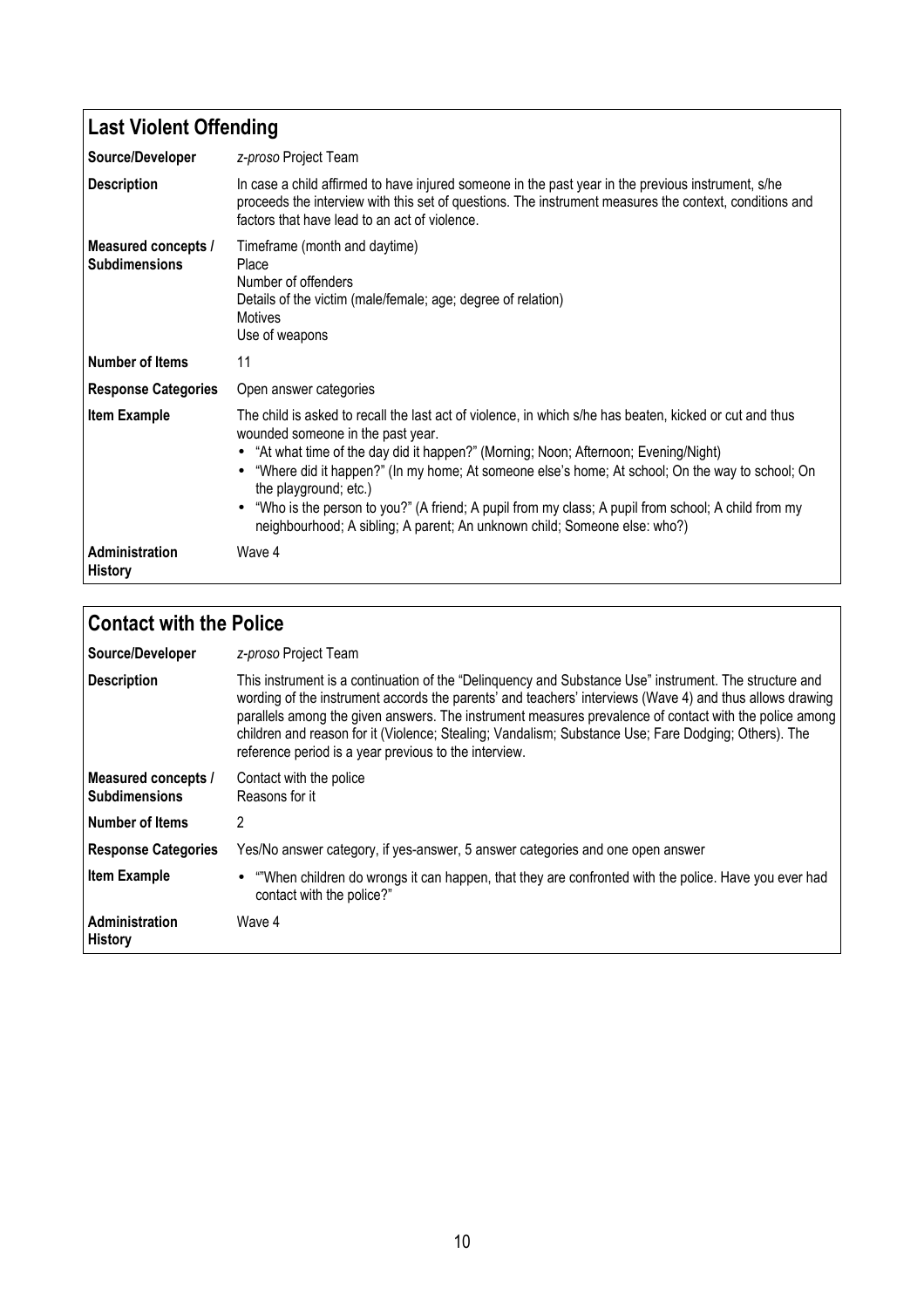| <b>Self-control / Social Desirability</b>   |                                                                                                                                                                                                                                                                                                                     |
|---------------------------------------------|---------------------------------------------------------------------------------------------------------------------------------------------------------------------------------------------------------------------------------------------------------------------------------------------------------------------|
| Source/Developer                            | "Self-Control" scale by Grasmick et al. (1993), and "Social Desirability" scale by the z-proso Project Team                                                                                                                                                                                                         |
| <b>Description</b>                          | Instrument to learn more about the child's personality, self-control and responsiveness to social<br>desirability.                                                                                                                                                                                                  |
| Measured concepts /<br><b>Subdimensions</b> | Self-Control:<br>• Impulsivity<br>• Self-centredness<br>• Risk-seeking<br>• Preference for physical activities<br>• Short Temper/Low Frustration Tolerance<br>Social desirability                                                                                                                                   |
| Number of Items                             | 10 items for "Self-control"<br>3 items for "Social desirability"                                                                                                                                                                                                                                                    |
| <b>Response Categories</b>                  | 4-point Likert scale (from "doesn't apply at all" to "fully applies")                                                                                                                                                                                                                                               |
| <b>Item Example</b>                         | • "I act spontaneously without thinking."<br>"I always do what I feel like doing, without thinking whether this could have consequences."<br>"I like risky activities, just because it is a lot of fun."<br>"If I can, I'd rather do something with my own hands than with my head."<br>"I easily loose my temper." |
|                                             | • "I am always kind to everyone".                                                                                                                                                                                                                                                                                   |
| Administration<br><b>History</b>            | Wave 3, adapted for Wave 4 ("Self-control")<br>Wave 2, adapted for Wave 4 ("Social desirability")                                                                                                                                                                                                                   |

| <b>Conflict Coping Strategies</b>           |                                                                                                                                                                                                                                                                                                                                                                    |
|---------------------------------------------|--------------------------------------------------------------------------------------------------------------------------------------------------------------------------------------------------------------------------------------------------------------------------------------------------------------------------------------------------------------------|
| Source/Developer                            | Scale from the Kriminologisches Forschungsinstitut Niedersachsen (KFN), adapted by z-proso Project<br>Team                                                                                                                                                                                                                                                         |
| <b>Description</b>                          | A minimised version of this instrument was used for Wave 4. The child is given a list of reactions in a<br>conflict situation and asked to say how often s/he would react in a given situation. Contrary to previous<br>interview waves no vignettes were used this time. Also children were only asked about social compatible<br>and aggressive problem solving. |
| Measured concepts /<br><b>Subdimensions</b> | • Social competent strategies<br>Aggressive strategies                                                                                                                                                                                                                                                                                                             |
| Number of Items                             | 8                                                                                                                                                                                                                                                                                                                                                                  |
| <b>Response Categories</b>                  | 5-point Likert scale (from "never" to "very often")                                                                                                                                                                                                                                                                                                                |
| <b>Item Example</b>                         | • "I listen very carefully, to avoid misunderstandings."<br>"I threaten with bashes."<br>$\bullet$                                                                                                                                                                                                                                                                 |
| Administration<br><b>History</b>            | Wave 1, Wave 3, (minimised version) Wave 4                                                                                                                                                                                                                                                                                                                         |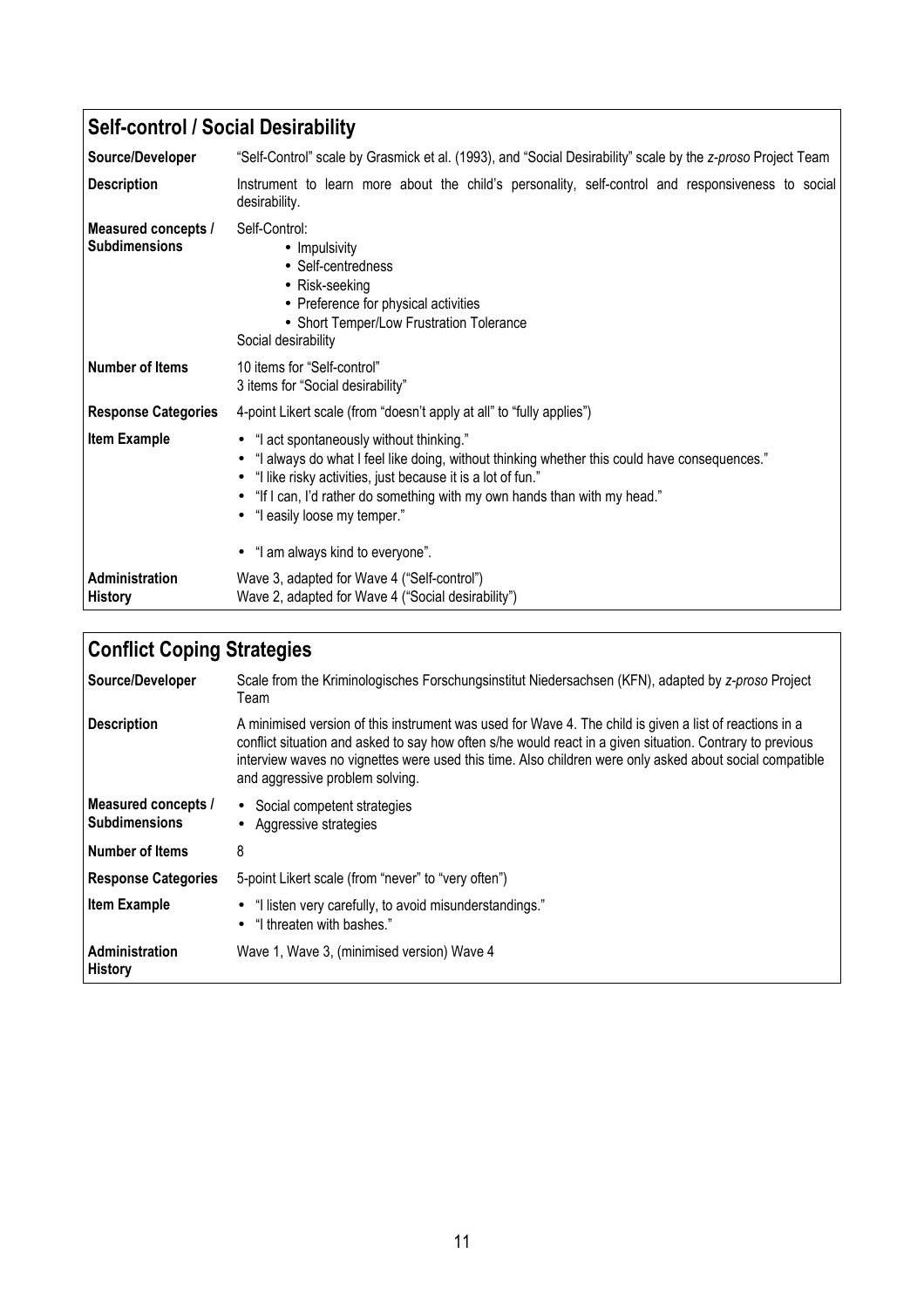| <b>School II</b>                            |                                                                                                                          |
|---------------------------------------------|--------------------------------------------------------------------------------------------------------------------------|
| Source/Developer                            | z-proso Project Team                                                                                                     |
| <b>Description</b>                          | A brief assessment of the child's attachment to school and its actors.                                                   |
| Measured concepts /<br><b>Subdimensions</b> | • School bonding<br>• Relationship to teacher<br>Relationship to classmates<br>٠                                         |
| <b>Number of Items</b>                      | 9                                                                                                                        |
| <b>Response Categories</b>                  | 4-point Likert scale (from "totally wrong" to "totally correct")                                                         |
| <b>Item Example</b>                         | "I enjoy going to school."<br>$\bullet$<br>• "My teacher treats me fairly."<br>• "I get along well with my class mates." |
| Administration<br><b>History</b>            | Wave 3, Wave 4 (same subdimensions, more items)                                                                          |

| <b>Media Use</b>                            |                                                                                                                                                                                                                                                                                                                                                                 |
|---------------------------------------------|-----------------------------------------------------------------------------------------------------------------------------------------------------------------------------------------------------------------------------------------------------------------------------------------------------------------------------------------------------------------|
| Source/Developer                            | z-proso Project Team; adapted from an instrument developed by the Kriminologische Forschungsstelle<br>Niedersachsen (KFN)                                                                                                                                                                                                                                       |
| <b>Description</b>                          | This instrument assesses the media equipment available to the child and its relation to adult media (action<br>and horror movies for persons above the age of 18). It measures the average time spent with media (PC,<br>videogames, internet, TV, movies) on a normal week day and on weekends and further collects<br>information on preferred media content. |
| Measured concepts /<br><b>Subdimensions</b> | • Media equipment of the child (3 items)<br>Use of adult media (for persons above 18 years of age) (3 items)<br>$\bullet$<br>Time spent with media use on a normal week day (3 items)<br>Time spent with media use on a week end (3 items)<br>Preferred media content (2 items)                                                                                 |
| <b>Number of Items</b>                      | 14                                                                                                                                                                                                                                                                                                                                                              |
| <b>Response Categories</b>                  | Yes/No answer categories (6 items)<br>5-point Likert scale (from "never" to "more than 3 hours/day") (6 items)<br>Open answer categories (2 items)                                                                                                                                                                                                              |
| <b>Item Example</b>                         | • "Do you have your own mobile phone?"<br>"Have you ever watched an action movie for adults only?"<br>"How many hours do you spend playing video games on a normal school day?"<br>"How many hours do you spend chatting and surfing on the internet on a Saturday?"<br>• "Which are your two favourite computer- / video games?"                               |
| Administration<br><b>History</b>            | Wave 3, adapted for Wave 4                                                                                                                                                                                                                                                                                                                                      |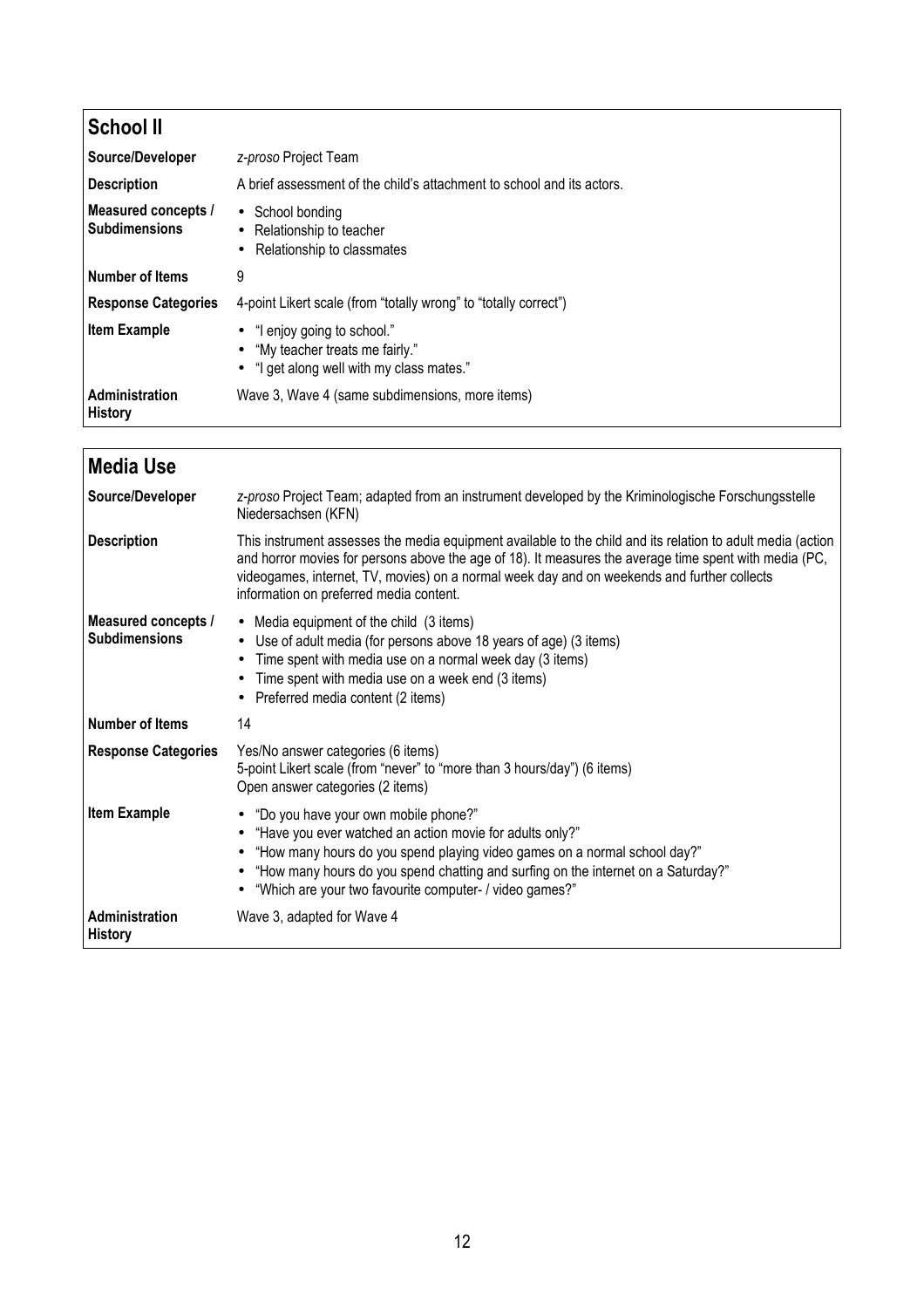## **Leisure Activities / Indoors and Outdoors**

| Source/Developer                            | z-proso Project Team, adapted from an instrument developed by the Kriminologisches Forschungsinstitut<br>Niedersachsen (KFN).                                                                                                                                                                                                                                                                                                            |
|---------------------------------------------|------------------------------------------------------------------------------------------------------------------------------------------------------------------------------------------------------------------------------------------------------------------------------------------------------------------------------------------------------------------------------------------------------------------------------------------|
| <b>Description</b>                          | This instrument assesses leisure activities of children and the time spent with each. The instrument entails<br>both indoors and outdoors activities. It specifies outdoors activities that typically occur at night or on<br>weekends. During the interview the instrument was split in two parts. It also aims at measuring how much<br>time children spend with creative leisure and what they undertake together with their parents. |
| Measured concepts /<br><b>Subdimensions</b> | • Frequency of indoors activities<br>Frequency of outdoors activities<br>Frequency of outdoors activities at night and on weekends<br>Frequency of outdoors activities with/without parents                                                                                                                                                                                                                                              |
| <b>Number of Items</b>                      | 33                                                                                                                                                                                                                                                                                                                                                                                                                                       |
| <b>Response Categories</b>                  | 5-points Likert scale (from "never" to "nearly daily") (indoors)<br>6-points Likert scale (from "never" to "nearly daily") (outdoors)                                                                                                                                                                                                                                                                                                    |
| <b>Item Example</b>                         | • "How often do you read a book or a magazine?"<br>"How often do you do your homework?"<br>$\bullet$<br>"How often do you play a game with your parents?"<br>"How often do you train in a sports club?"<br>$\bullet$<br>"How often do you spend time with your friends shopping?"<br>$\bullet$<br>• "How often do you hang around at night in a park, at the station or in a shopping mall?"                                             |
| <b>Administration</b><br><b>History</b>     | Wave 4                                                                                                                                                                                                                                                                                                                                                                                                                                   |

| <b>Bed time</b>                             |                                                                                                                               |
|---------------------------------------------|-------------------------------------------------------------------------------------------------------------------------------|
| Source/Developer                            | z-proso Project Team, adapted from an instrument developed by the Kriminologisches Forschungsinstitut<br>Niedersachsen (KFN). |
| <b>Description</b>                          | This instrument assesses the average bed time of a child on a normal school day and on weekends.                              |
| Measured concepts /<br><b>Subdimensions</b> | • Average bed time on a school day and on weekends.                                                                           |
| Number of Items                             | 2                                                                                                                             |
| <b>Response Categories</b>                  | Open answer category                                                                                                          |
| <b>Item Example</b>                         | • "On a normal school day I normally go to bed at $\frac{1}{\sqrt{2}}$ "                                                      |
| Administration<br><b>History</b>            | Wave 4                                                                                                                        |